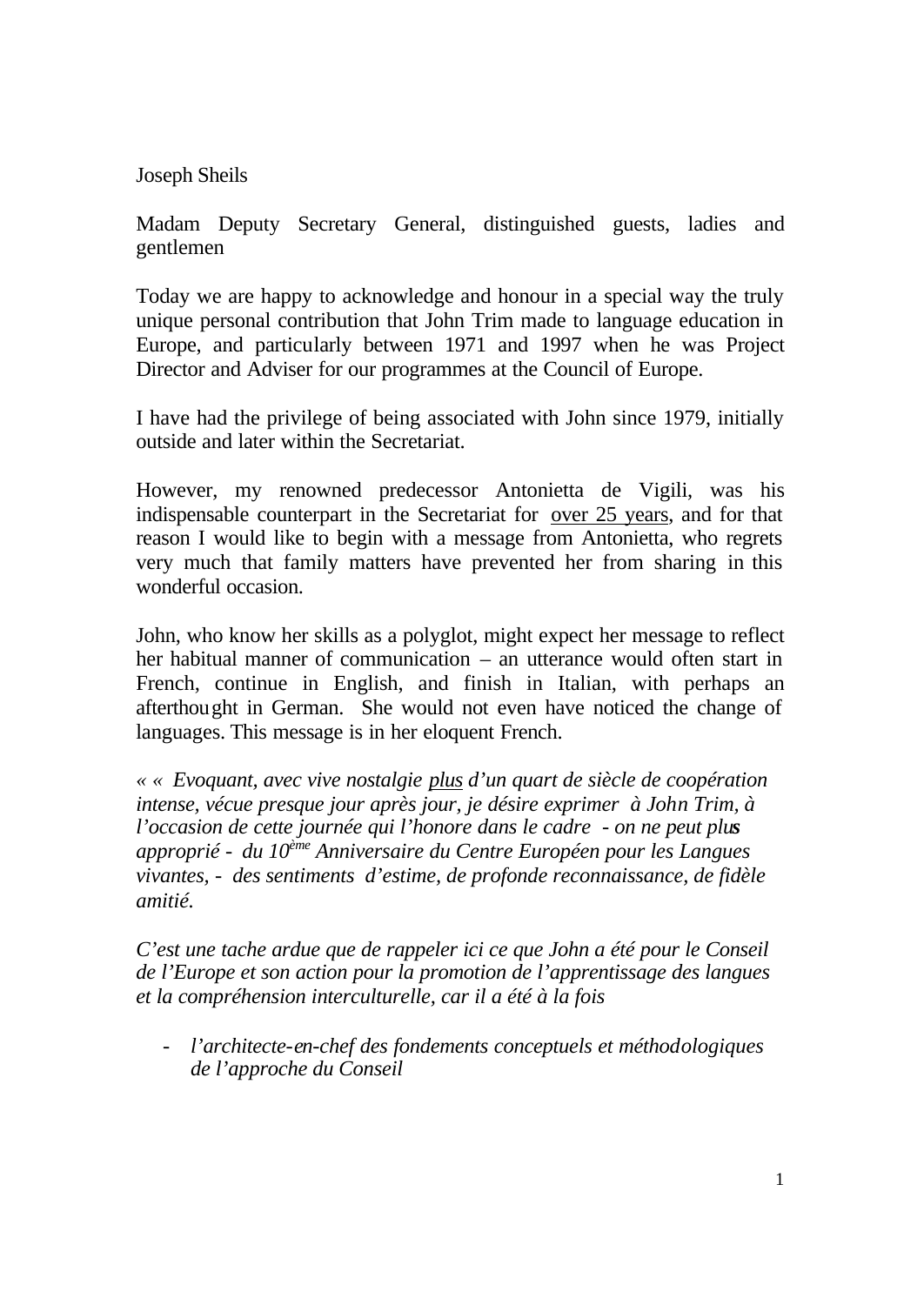- *le remarquable pilote qui a guidé l'application progressive de principes et instruments novateurs*
- *l'ambassadeur extraordinaire des objectifs du Conseil dans le domaine de la communication interculturelle*
- *le « communicateur » respecté et persuasif des nouvelles approches à des milliers d'enseignants et formateurs à travers l'Europe (et au delà)*
- *l'interlocuteur indispensable, recherché et écouté, des autorités nationales, pour toute initiative importante de réforme et de planification.*

I know that all of us who have enjoyed the privilege of working with John share these sentiments.

His close association with the work of the CoE actually began in the 1960s and in the mid 1970s he headed a project group that developed the fundamental guiding principles of language teaching and learning that still underpin our work today.

The projects under John's expert guidance were characterised by radical innovation in the 70s and 80s, with the development and dissemination of new ideas and what became widely known as 'the Council of Europe approach'.

Under John's guidance the Council of Europe,s work became the single most influential factor in the reforms in course design, textbook authorship, testing and examinations, and teacher training that occurred throughout Europe.

The impact of planning tools such 'Threshold Level', Waystage, Vantage was unique. Threshold level descriptions of communicative objectives were elaborated for over 30 national or regional languages. John's untiring personal guidance to the authoring teams for these languages represents a unique contribution to the promotion of linguistic diversity and mutual understanding in Europe.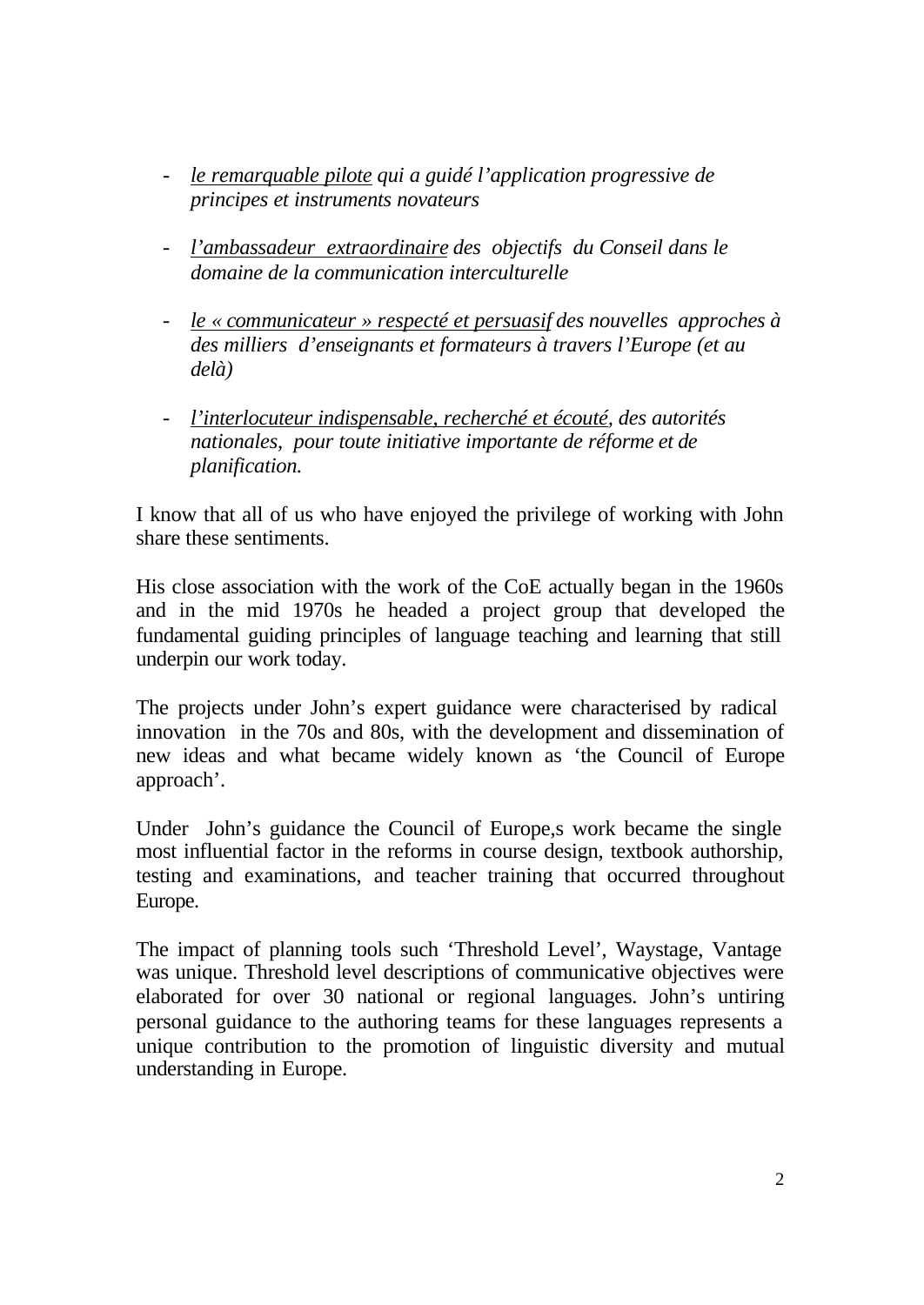The influence of the projects that John directed is captured in a 1995 publication entitled 'The work of the Council of Europe and second language learning' (Macmillan):

*One of the major achievements of the Council of Europe has been to integrate activities in the learning of a variety of different foreign languages into a coherent set of policies…..Particularly, the power and originality of the functional models it created enabled it to be a focus for world as well as European foreign language teaching*.'

*' The ideas introduced by the Council of Europe have become so much a part of my own thinking that it is difficult to know how that thinking would hold together without them.'*

John's personal qualities were also a key factor in the success of the programmes. One of our most eminent experts, Prof. Louis Porcher described John's modus operandi as follows – in French:

*'John Trim tranchait, décidait, arbitrait, conduisait avec une générosité, une clairvoyance, une rigueur au-dessus de tout éloge…...John incarnait la patience, une relative lenteur, pesant longuement le pour et le contre et, en fin de compte, prenait toujours la décision la plus riche, la plus féconde, la mieux appropriée.'*

I imagine taht most people came to know and appreciate John when he directed the series of international workshops for initial and in-service teacher education in the 1980s and 1990s. He was centrally involved with 70 workshops in many different countries. John was a busy man!

But he generously put his time and expertise at the service of the Council of Europe's programmes. No task was too small, no request for assistance was ever refused. He was always there to offer support and wise guidance in his own diplomatic, reflective, patient and caring way. He became, and remains, adviser and friend to many throughout Europe.

His strong commitment and intensive work with the Council meant that John was often away from home. We are very grateful also to John's wife Marion - herself a distinguished academic in her chosen field of speech therapy who supported him in those halcyon days of European co-operation..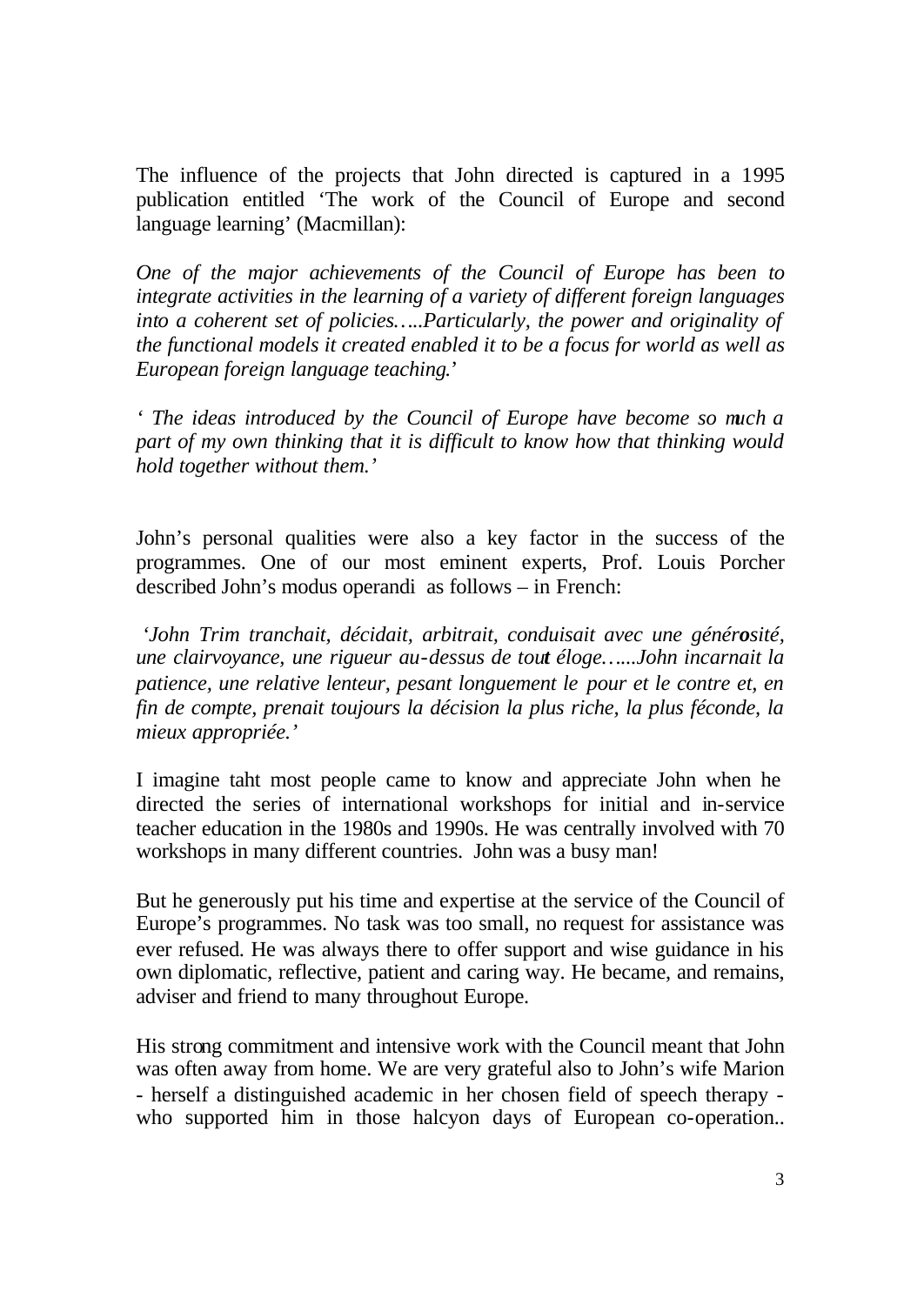Although we do still call on John's wealth of experience from time to time, we hope that we are not interrupting your peaceful retirement together too much these days.

The success of these series of workshops under John's direction, and the need to ensure their continuation on a permanent and properly structured basis, was instrumental in the motivation that led to the setting up of the ECML here in Graz. Our close co-operation with Austria has grown increasingly stronger over the years, symbolised here in this Centre of excellence.

We are very pleased that John's vaste library, including his own substantial publications, have found a good home here. I wonder what will now fill those once heavily laden saging shelves in the annex of the Trim's house in Cambridge.

Perhaps there will now be place for the 24 translations of the 'Common European Framework of Reference for Languages' developed during John's last stint as Project Director. John led the Framework authoring group and made an outstanding personal contribution to the intellectual structure and content of this document which is used throughout Europe and indeed in many parts of the world for planning curricula, textbooks, assessment and teacher training, and has been adopted by the EU as the European benchmark. And there will be space for the 70 European Language Portfolios developed so far – an instrument to support lifelong language learning that John was also instrumental in conceiving and developing.

## JOHN,

It may be that many will never fully appreciate the true origins of some of the policies and practices underlying their language learning. But one thing is certain: over 800 million citizens in our member states, and many others beyond Europe, are the lucky beneficiaries of the impact of the remarkable work carried out by the Council of Europe under your guidance as Project Director and Adviser. We are all in your debt.

You have left an invaluable legacy – and thankfully you are still working on this legacy! Long may we continue to benefit from your vaste experience and expertise, and share in your warm friendship which we value so much.